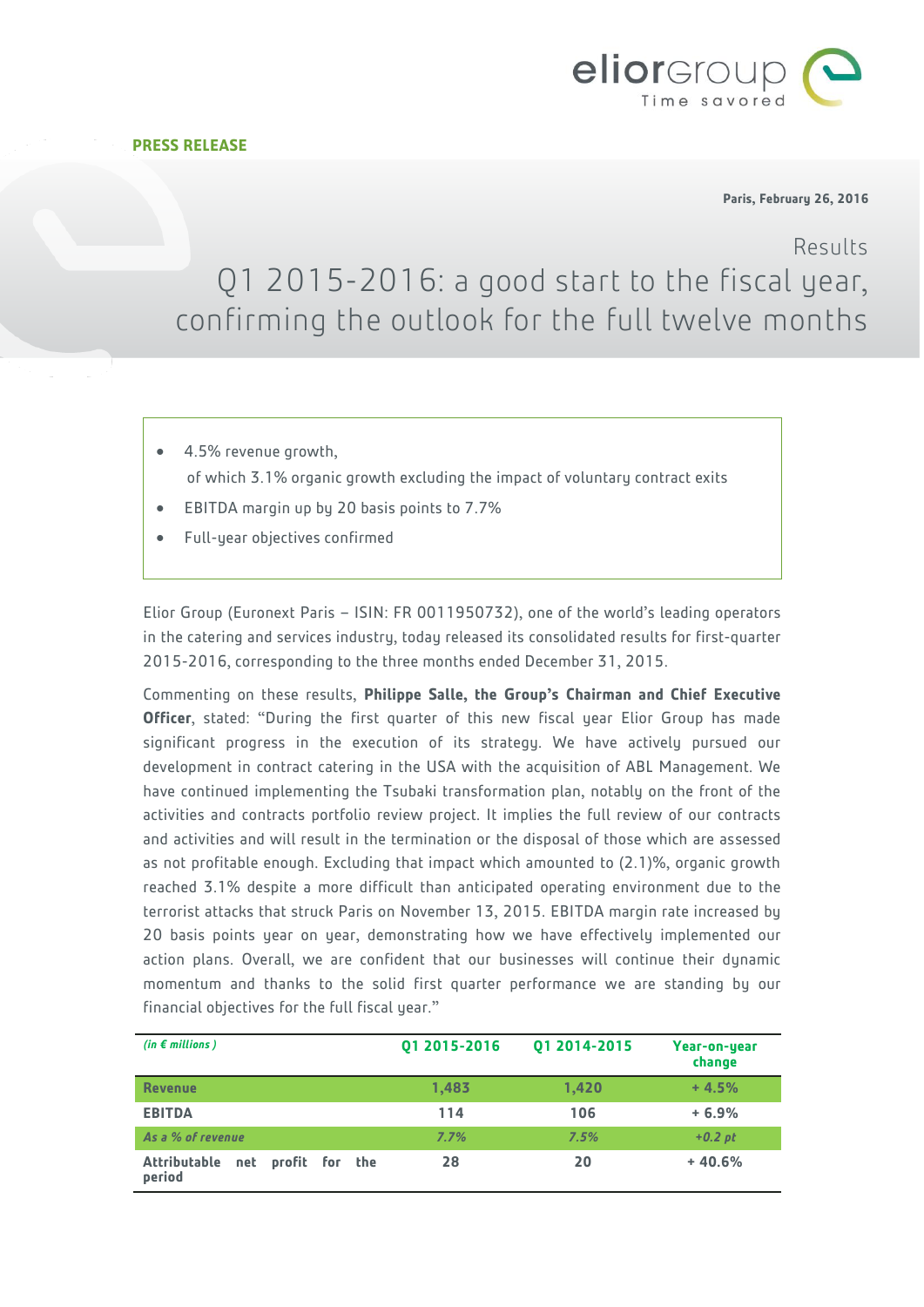

#### **Business development**

Business development was strong in the first quarter of FY 2015-2016, although the retention rate for contract catering G services was negatively affected by the Group's deliberate strategy of taking a more selective approach to renewals of contracts, particularly in France and Italy. A number of major contracts were won during the period. For contract catering & services, these included contracts with Accor, Airbus, the Le Raincy municipality and Galeries Lafayette in France, the Geriatros senior living communities in Spain, the Verbania municipality in Italy, and BG Group plc in the United Kingdom. For concession catering, Areas won a very significant contract with SNCF Gares & Connexions for the management of 14 points of sales in Gare du Nord in Paris and 20 points of sales in major regional railway stations for a total revenue amount of €700 million over 10 years.

#### **Revenue**

 $\overline{\phantom{a}}$ 

**Consolidated revenue totaled €1,483 million** for the first quarter of FY 2015-2016. The 4.5% year-on-year increase reflects (i) organic growth of 1.0% (taking into account the 2.1% negative effect of voluntary contract exits), and (ii) positive impacts of 1.5% and 1.9% respectively from acquisition-led growth and changes in exchange rates.

The portion of revenue generated by international operations rose to 51% in the first quarter of FY 2015-2016 from 49% in the comparable prior-year period.

**Contract catering & services revenue** was up €53 million, or 5.1%, year on year, coming in at €1,096 million and accounting for 74% of total consolidated revenue.

Organic growth was 0.2%, reflecting the adverse effect of the Group's strategy of withdrawing from low- and non-profit-making contracts in all of its European host countries.

The recent acquisitions carried out in the United States $^1$  had a €30 million positive impact during the first three months of FY 2015-2016, and net of the impact of the sale of nonstrategic operations in the education market, changes in the scope of consolidation pushed up contract catering G services revenue by an overall 2.9%.

In **France**, voluntary contract exits carried out during the period had a direct impact on all markets but this geographic segment nevertheless reported 1.0% organic growth, with revenue reaching €561 million.

- In the business & industry market, revenue was buoyed by the strong business development seen in 2015 as well as by a higher average customer spend. Revenue from ancillary services declined year on year, however.
- Revenue generated in the education market was up on first-quarter FY 2014-2015, driven by increased attendance and a higher average customer spend.
- Revenue also rose in the healthcare market, led by the performance of existing sites and a robust level of business development.

Revenue for the **International** segment climbed 9.8% to €535 million. Organic growth for this segment was a negative 0.9%, however, mainly due to voluntary contract exits in Italy, the United Kingdom and Spain. In addition, organic growth in the United States was hampered by an unfavorable calendar effect (which trimmed an estimated \$5 million off

<sup>1</sup> Starr Restaurant Catering Group and Cura Hospitality have been consolidated since October 1, 2015, and ABL Management has been consolidated since December 1, 2015.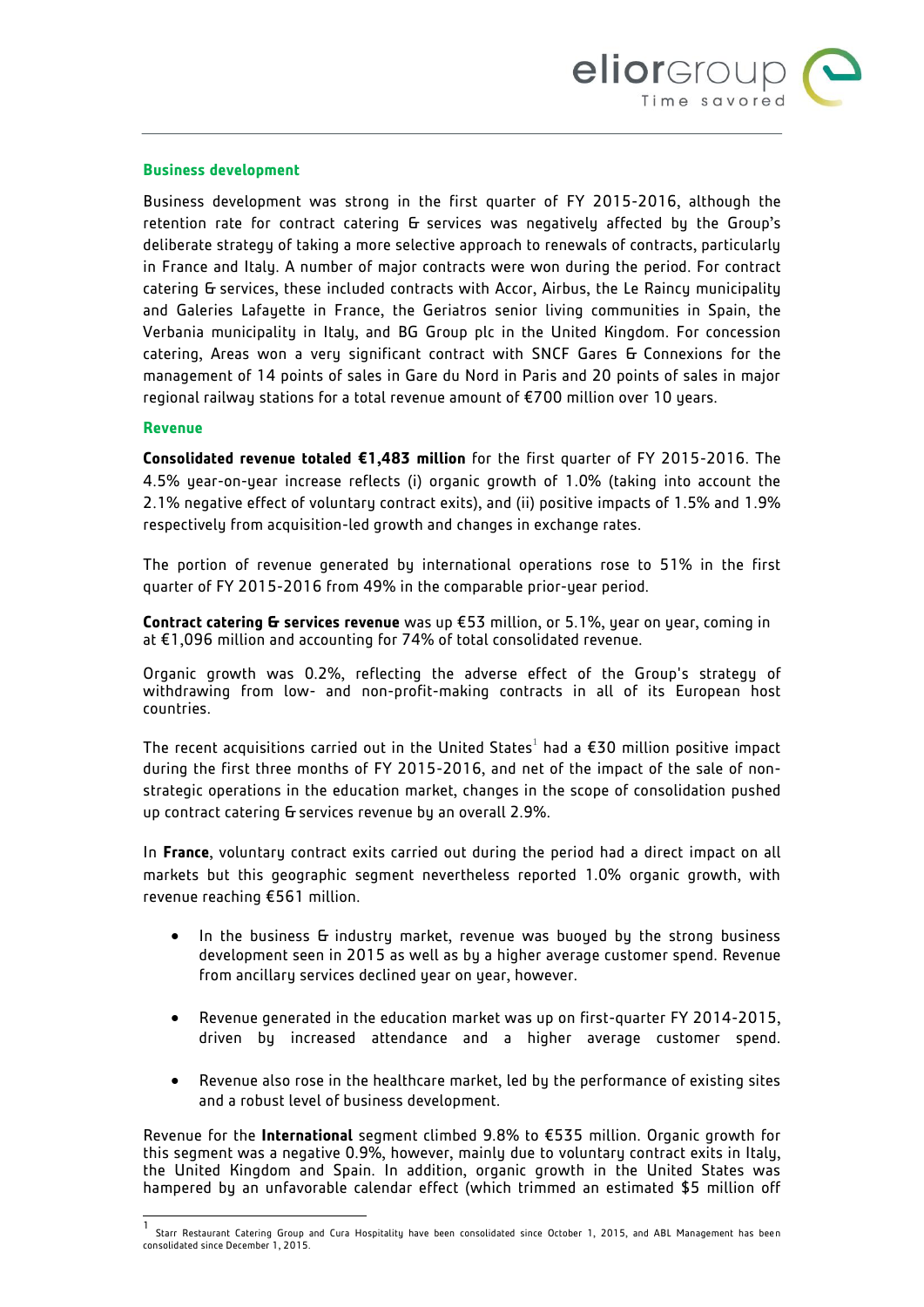

revenue for the period), as well as by a lower retention rate than the historic average in early 2015, which resulted in sales teams being strengthened during the second half of 2015. Meanwhile, the Group's recent acquisitions in the United States and positive currency effects generated additional growth of 6.2% and 4.6% respectively.

- In the business & industry market, revenue was more or less unchanged compared with first-quarter FY 2014-2015. Business development was strong in Spain and the United States, notably in the corrections sector, but revenue decreased in the United Kingdom due to a number of voluntary contract exits.
- In the education market, revenue declined year on year, particularly in Italy and Spain (where the Group made the decision to withdraw from low- and non-profit making contracts), as well as in the United States where attendance was slightly lower.
- The healthcare market reported robust growth, due to sustained business development and to good performances on existing sites in the United Kingdom and Spain.

**Concession catering revenue** rose 2.7% in the first three months of FY 2015-2016 to €387 million, representing 26% of total consolidated revenue.

Organic growth for the period came to 3.4%. Changes in the scope of consolidation had a 2.2% adverse impact on revenue, reflecting both completed and planned sales of nonstrategic assets resulting from the Group's review of its business portfolio. Changes in exchange rates – notably for the US dollar – had a 1.4% positive effect.

Revenue generated in **France** amounted to €162 million, down 3.8% year on year. The terrorist attacks in Paris in November 2015 had an estimated €5 million negative effect on revenue during the period.

- The motorways market felt the adverse effects of a decrease in traffic volumes of tourist coaches in France as well as unfavorable weather conditions in the mountains during the Christmas vacation period.
- Revenue in the airports market continued to be weighed down by the loss of the contract for Terminal 1 at Nice Airport from January 2015.
- The city sites & leisure market also reported a year-on-year revenue decrease due to much lower footfall in Parisian railway stations and museums as well as an unfavorable basis of comparison with the first quarter of FY 2014-2015, when major trade shows were held which only take place every two years. These unfavorable effects were partly offset by the additional revenue generated from the Bois aux Daims vacation resort that opened in the Vienne region in June 2015.

In the **International** segment**,** 7.9% growth drove revenue up to €225 million. Organic growth was 9.2%, but completed or planned sales of non-strategic assets shaved 3.9% off the revenue figure.

- The motorways market was buoyed by the ramp-up of service plazas in the United States, the opening of new service plazas in Italy, and higher traffic volumes in Spain and Portugal.
- Revenue in the airports market was boosted by upward trends in traffic volumes in Spain and the United States and the opening of new points of sale in Italy.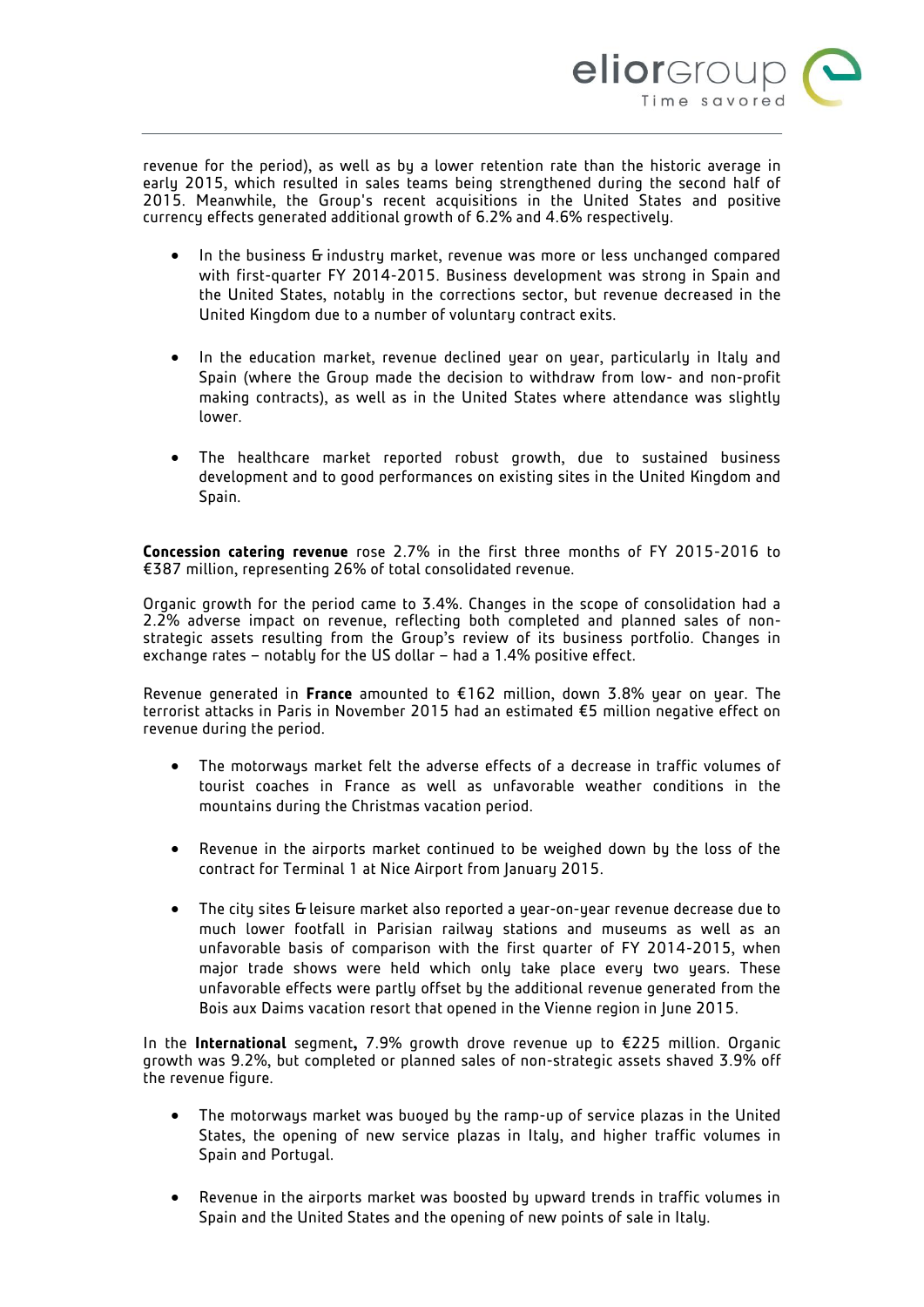

## **EBITDA**

**Consolidated EBITDA** climbed by €7 million to €114 million and represented 7.7% of revenue, up 20 basis points on the first quarter of FY 2014-2015.

**EBITDA for the contract catering & services business line** rose to €90 million from €86 million, but its EBITDA margin edged down to 8.2% from 8.3% in the first quarter of FY 2014-2015.

- In **France**, EBITDA totaled €50 million and represented 9.0% of revenue, up 20 basis points on the first quarter of FY 2014-2015 fueled by a strong performance in the education market.
- In the **International** segment, EBITDA advanced by €3 million to €40 million. As a percentage of revenue, it narrowed to 7.4%, from 7.6% essentially because of the dilutive impact of acquisitions in the USA, while the margin rate improved in Italy and in the UK.

**Concession catering EBITDA** amounted to €26 million (versus €22 million in the same period of FY 2014-2015) and represented 6.7% of revenue, up 80 basis points year on uear.

- In **France**, the EBITDA figure was €11 million compared with €14 million for the first quarter of FY 2014-2015, reflecting the revenue decline posted for the period as a consequence of the Paris terrorist attacks.
- In the **International** segment, EBITDA rose by €7 million year on year to €15 million, and EBITDA margin surged by 270 basis points to 6.6%, led by higher profitability levels in all regions in Europe and in America.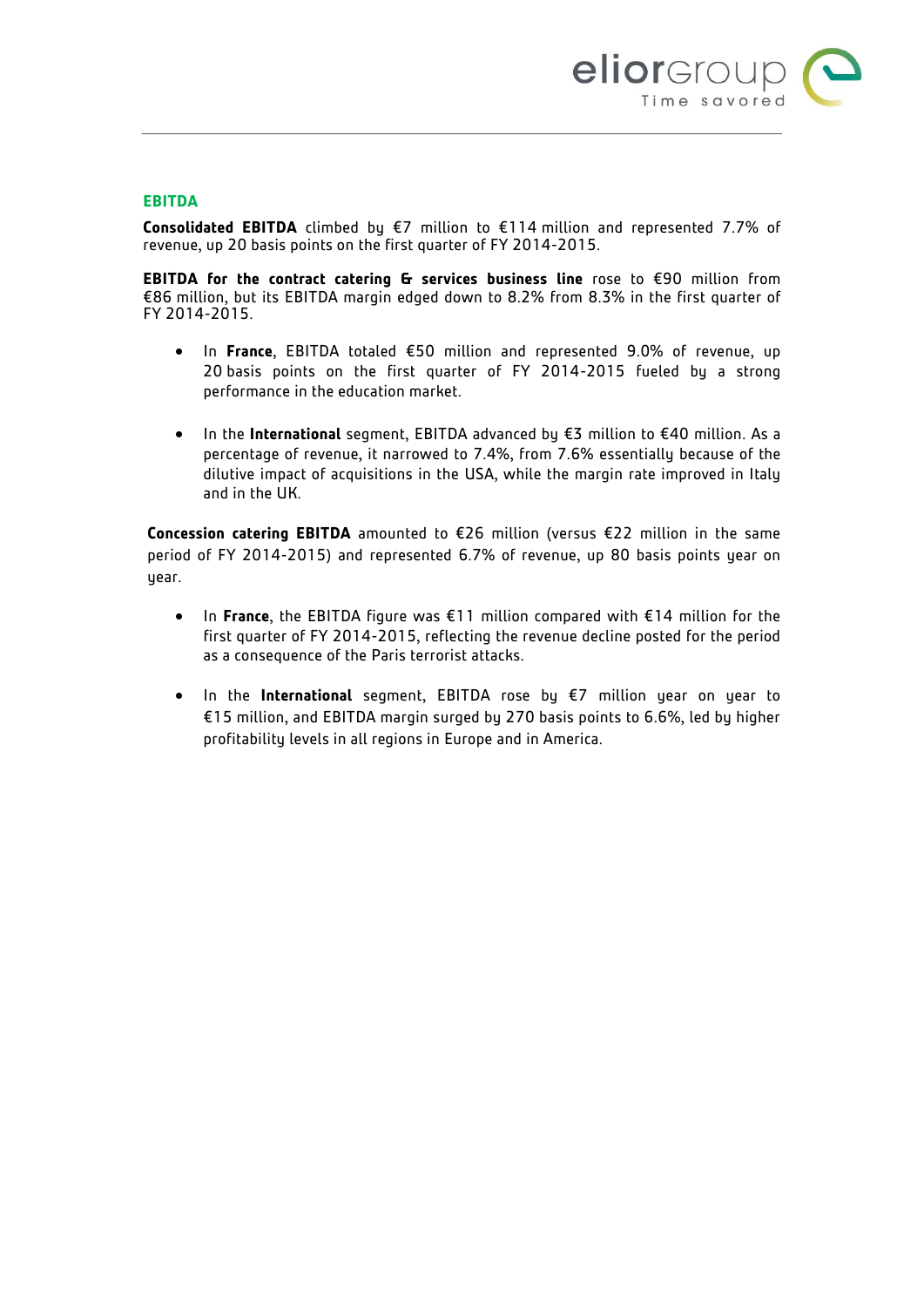

#### **Attributable net profit for the period**

**Non-recurring items** represented a net charge of €13 million, breaking down as (i) €10 million in non-recurring operating charges such as restructuring costs recorded in France, Italy, Spain and the United States and disposal losses on sales of non-strategic assets and closures of non-profit making sites, and (ii) €3 million in amortization of goodwill recognized on acquisitions.

At €14 million, **net financial expense** was considerably lower than in the first three months of FY 2014-2015, reflecting (i) the debt refinancing carried out in December 2014 and May 2015, (ii) the better financial conditions obtained for the Group's euro-denominated senior debt in December 2015, and (iii) lower interest rates.

The Group's **income tax expense** rose to €19 million from €14 million. The year-on-year increase reflects a higher level of taxable profit as the applicable tax rate was stable at around 40%.

**Attributable net profit for the period** was up sharply, amounting to €28 million versus €20 million in first-quarter FY 2014-2015. This drove a year-on-year increase in adjusted earnings per share<sup>2</sup> to  $\text{\textsterling}0.21$  from  $\text{\textsterling}0.12$ .

#### **Cash flow and debt**

 $\overline{\phantom{a}}$ 

**Free cash flow**<sup>3</sup> came to a negative €65 million in the first three months of FY 2015-2016. This represented a  $E13$  million improvement on the comparable prior-year period, achieved thanks to the increase in EBITDA as well as the Group's tight control of seasonal working capital requirement and capital expenditure. Free cash flow was, however, adversely affected during first-quarter FY 2015-2016 by €19 million in non-recurring items (versus €32 million in the first three months of FY 2014-2015) as well as the payment of nonrecurring income tax.

**Net debt** amounted to €1,613 million at December 31, 2015, up €161 million on the September 30, 2015 figure, mainly as a result of seasonal effects on working capital requirement and the acquisitions carried out during the period in the United States and France (Cura Hospitality, ABL Management and Ducasse Développement) for an aggregate €57 million. The Group's leverage ratio<sup>4</sup> stood at 3.30x EBITDA at December 31, 2015, compared with 3.38x one year earlier.

<sup>2</sup> Adjusted for non-recurring operating items net of the tax effect calculated at the standard rate of 34% 3

Defined as EBITDA + change in WCR - net capex - cash impact of tax - non-recurring cash items 4

Calculated in accordance with the definition in the SFA: Consolidated net debt/Pro forma EBITDA adjusted for acquisitions and divestments carried out in the past twelve months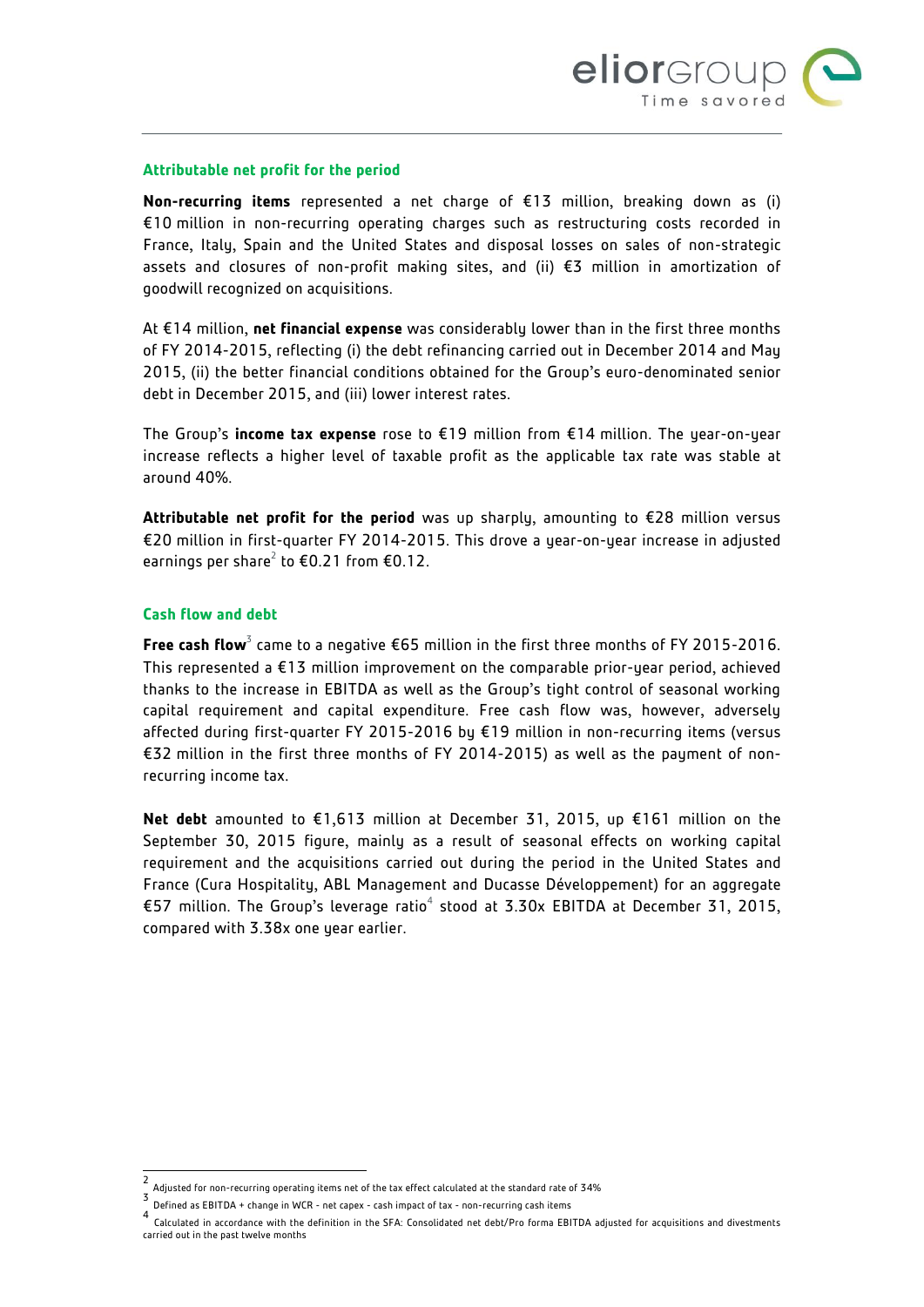

## **Outlook**

As part of its strategic plan for 2016-2020, the Group has embarked on its transformation process with a view to accelerating its development, and fiscal 2015-2016 should see the initial benefits of this new momentum. Thanks to our solid performance in the first quarter of 2015-2016 we are standing by our objectives for the full fiscal year, namely:

- $\bullet$  Organic growth<sup>5</sup> of more than 3%, excluding the impact of voluntary contract exits (which is expected to be less than 150 basis points).
- An EBITDA margin of over 8.6 %, representing an increase of at least 20 basis points compared with FY 2014-2015.
- $\bullet$  A significant rise in reported earnings per share and adjusted earnings per share $^6$ .

Given the ongoing discussions with potential acquisition targets in contract catering in the USA, the Group expects to close new transactions in the coming months in the framework of its 2020 strategic plan.

#### **Subsequent events**

 On February 9, 2016, Elior redeemed in advance of term 22% of the outstanding Elior Finance SCA 6.5% May 2020 Senior Secured Notes. This redemption represented a nominal amount of €50 million and the corresponding cash outflow for Elior was €54 million, including €3 million in early redemption penalties. The repayment was financed by way of Elior SA drawing down €50 million under a new syndicated bank loan set up on January 29, 2016, which expires in January 2023. Interest on the new loan is based on the Euribor plus a standard margin of 2.5%.

 $\overline{a}$ 

<sup>5</sup> Excluding the impact of changes in scope of consolidation and the currency effect

<sup>6</sup> Adjusted for non-recurring operating items net of the tax effect calculated at the standard rate of 34%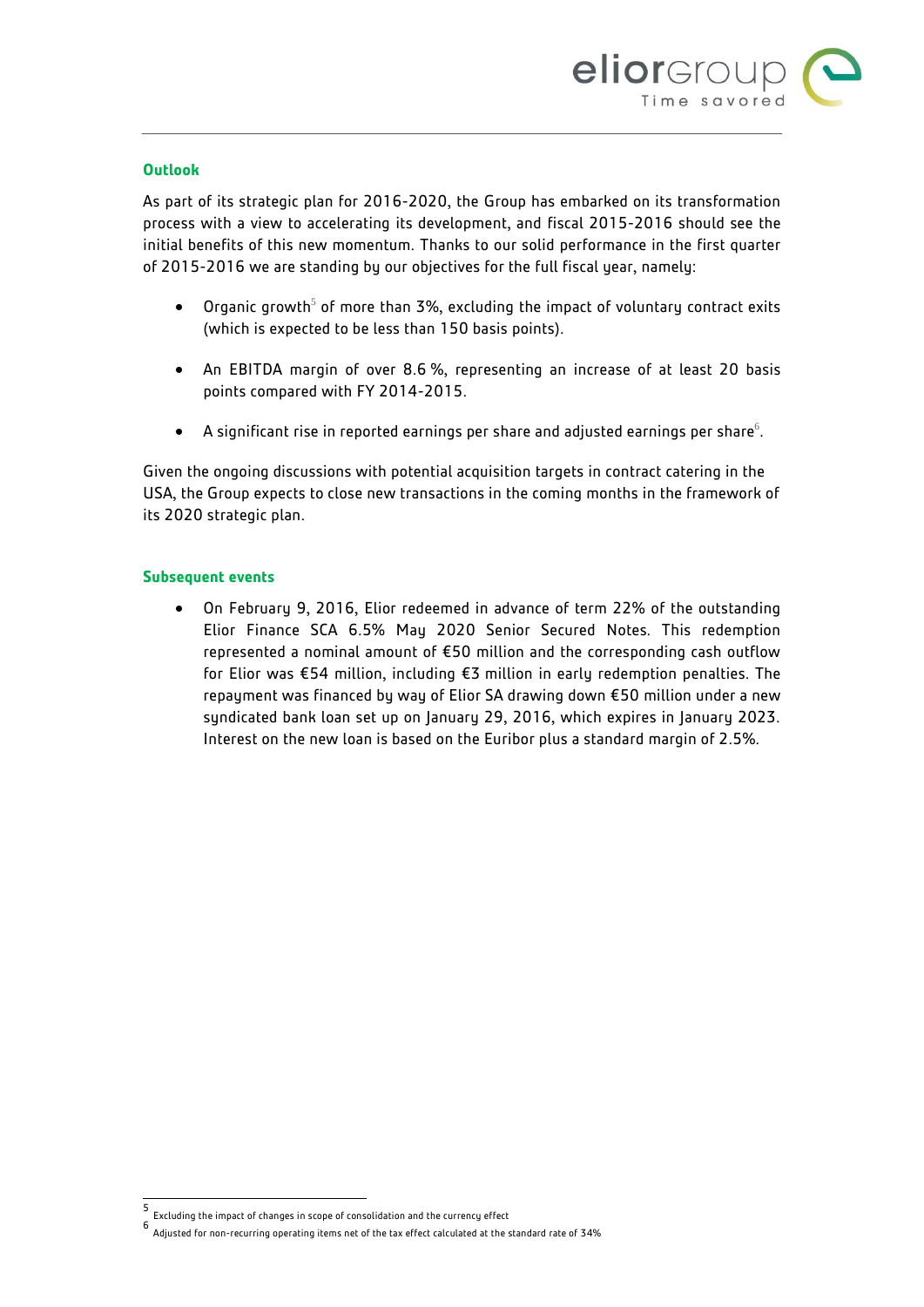

A press conference will be held on Friday, February 26, 2016 at 9.00 a.m. (CET), which will also be accessible by webcast on the Elior Group website and by phone by dialing one of the following numbers:

France: + 33 1 76 77 22 21

United Kingdom: + 44 20 3427 1907

United States: + 1 646 254 3365

Financial calendar:

- March 11, 2016: Annual Shareholders' Meeting
- May 27, 2016: First-half FY 2015-2016 results issue of press release before the start of trading plus conference call

Appendix 1: Revenue by business line and geographic region Appendix 2: Revenue by geographic region Appendix 3: Revenue by market Appendix 4: EBITDA by business line and geographic region Appendix 5: EBIT by business line and geographic region Appendix 6: Simplified cash flow statement Appendix 7: Consolidated financial statements

*The English-language version of this document is a free translation from the original, which was prepared in French. All possible care*  has been taken to ensure that the translation is an accurate representation of the original. However, in all matters of interpretation of *information, views or opinions expressed therein, the original language version of the document in French takes precedence over this translation*

*Financial statements included in this press release have not been audited by the Group's statutory auditors.*

About Elior Group

Founded in 1991, Elior Group has grown into one of the world's leading operators in the catering and related services industry, and is now a benchmark player in the business & industry, education, healthcare, and travel markets.<br>In FY 2014-2015, it generated €5,674 million in revenue through 18,600 restaurants and points of sale in 13 countries. Our 108,

employees serve 4 million customers on a daily basis, taking genuine care of each and every one by providing personalized catering and service solutions to ensure an innovative customer experience

We place particular importance on corporate social responsibility and have been a member of the United Nations Global Compact since 2004. The professional excellence of our teams, as well as their unwavering commitment to quality and innovation and to providing best-in-class service is embodied in our corporate motto: "Time savored".

For further information please visit our website [\(http://www.eliorgroup.com\)](http://www.eliorgroup.com/) or follow us on Twitter [\(@Elior\\_Group](https://twitter.com/Elior_Group) [/ @Elior\\_France\).](file://si-nas-fi3/Commun/SI-BER-BS3-COM/RELATIONS%20PRESSE/Communiqués%20de%20presse/2015/AREAS/@Elior_France)



Anna Adlewska / Caroline Guilhaume – [anna.adlewska@fticonsulting.com](mailto:anna.adlewska@fticonsulting.com) [/ caroline.guilhaume@fticonsulting.com](mailto:caroline.guilhaume@fticonsulting.com) +33 (0)1 47 03 68 10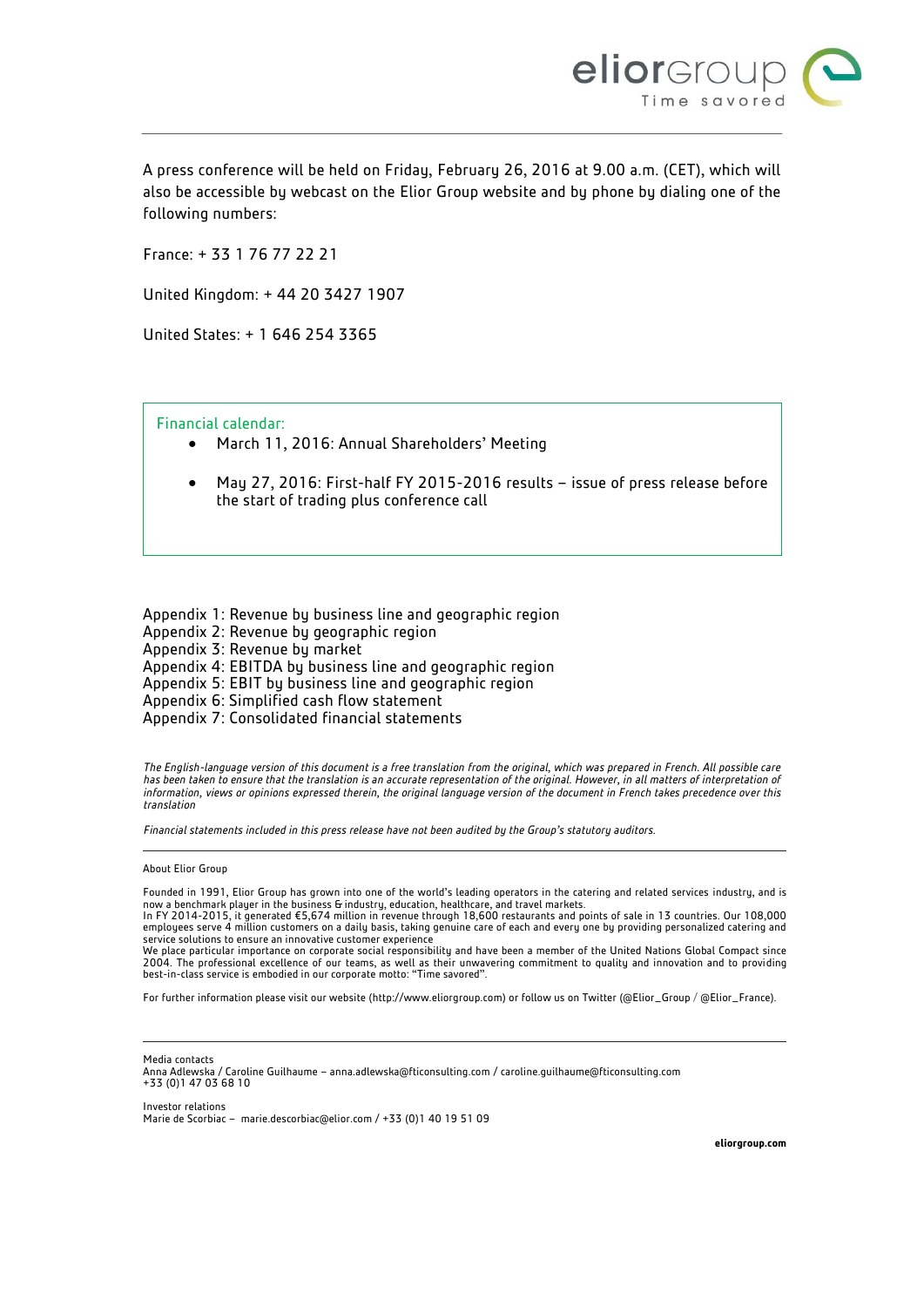

|                              | Q <sub>1</sub><br>$2015 -$<br>2016 | Q <sub>1</sub><br>2014-2015 | <b>Organic</b><br>growth (1) | <b>Changes in</b><br>scope of<br>consolidation | Currency<br>effect | <b>Total</b><br>growth |
|------------------------------|------------------------------------|-----------------------------|------------------------------|------------------------------------------------|--------------------|------------------------|
| (in $\epsilon$ millions)     |                                    |                             |                              |                                                |                    |                        |
| France                       | 561                                | 555                         | 1.0%                         | 0.0%                                           | 0.0%               | 1.0%                   |
| International                | 535                                | 487                         | $-0.9%$                      | 6.2%                                           | 4.6%               | 9.8%                   |
| Contract catering & services | 1,096                              | 1.043                       | 0.2%                         | 2.9%                                           | 2.1%               | 5.1%                   |
| France                       | 162                                | 168                         | $-3.8%$                      | 0.0%                                           | 0.0%               | $-3.8%$                |
| International                | 225                                | 209                         | 9.2%                         | $-3.9%$                                        | 2.6%               | 7.9%                   |
| Concession catering          | 387                                | 377                         | 3.4%                         | $-2.2%$                                        | 1.4%               | 2.7%                   |
| <b>GROUP TOTAL</b>           | 1,483                              | 1420                        | 1.0%                         | 1.5%                                           | 1.9%               | 4.5%                   |

# **Appendix 1: Revenue by Business Line and Geographic Region**

# **Appendix 2: Revenue by Business Line and Geographic Region**

| (in $\epsilon$ millions) | Q1<br>$2015 -$<br>2016 | Q1<br>$2014 -$<br>2015 | <b>Organic</b><br>growth (1) | <b>Changes in</b><br>scope of<br>consolidation | <b>Currency</b><br>effect | <b>Total</b><br>growth |
|--------------------------|------------------------|------------------------|------------------------------|------------------------------------------------|---------------------------|------------------------|
| France                   | 723                    | 724                    | $-0.1%$                      | $0.0\%$                                        | $0.0\%$                   | $-0.1%$                |
| Other European countries | 543                    | 530                    | 1.9%                         | $-0.9%$                                        | 1.6%                      | 2.6%                   |
| Rest of the world        | 217                    | 167                    | 3.0%                         | 16.0%                                          | 11.4%                     | 30.4%                  |
| <b>GROUP TOTAL</b>       | 1,483                  | 1,420                  | 1.0%                         | 1.5%                                           | 1.9%                      | 4.5%                   |

## **Appendix 3: Revenue by Market**

| (in $\epsilon$ millions)     | Q <sub>1</sub><br>$2015 -$<br>2016 | Q1<br>$2014 -$<br>2015 | <b>Organic</b><br>growth (1) | <b>Changes in</b><br>scope of<br>consolidation | <b>Currency</b><br>effect | <b>Total</b><br>growth |
|------------------------------|------------------------------------|------------------------|------------------------------|------------------------------------------------|---------------------------|------------------------|
| Business & industry          | 500                                | 474                    | $-0.3%$                      | 3.9%                                           | 2.0%                      | 5.6%                   |
| Education                    | 307                                | 305                    | $-1.1%$                      | 0.2%                                           | 1.5%                      | 0.7%                   |
| Healthcare                   | 288                                | 264                    | 2.3%                         | 4.1%                                           | 2.9%                      | 9.3%                   |
| Contract catering & services | 1,096                              | 1,043                  | 0.2%                         | 2.9%                                           | 2.1%                      | 5.1%                   |
| Motorways                    | 132                                | 131                    | 1.1%                         | $-1.7%$                                        | 1.8%                      | 1.3%                   |
| Airports                     | 165                                | 151                    | 8.6%                         | $-1.6%$                                        | 2.3%                      | 9.2%                   |
| City sites & leisure         | 90                                 | 96                     | $-1.7%$                      | $-3.7%$                                        | $-0.3%$                   | $-5.7%$                |
| Concession catering          | 387                                | 377                    | 3.4%                         | $-2.2%$                                        | 1.4%                      | 2.7%                   |
| <b>GROUP TOTAL</b>           | 1,483                              | 1,420                  | 1.0%                         | 1.5%                                           | 1.9%                      | 4.5%                   |

1. Organic growth: change in revenue on a constant Group structure basis and excluding the currency effect.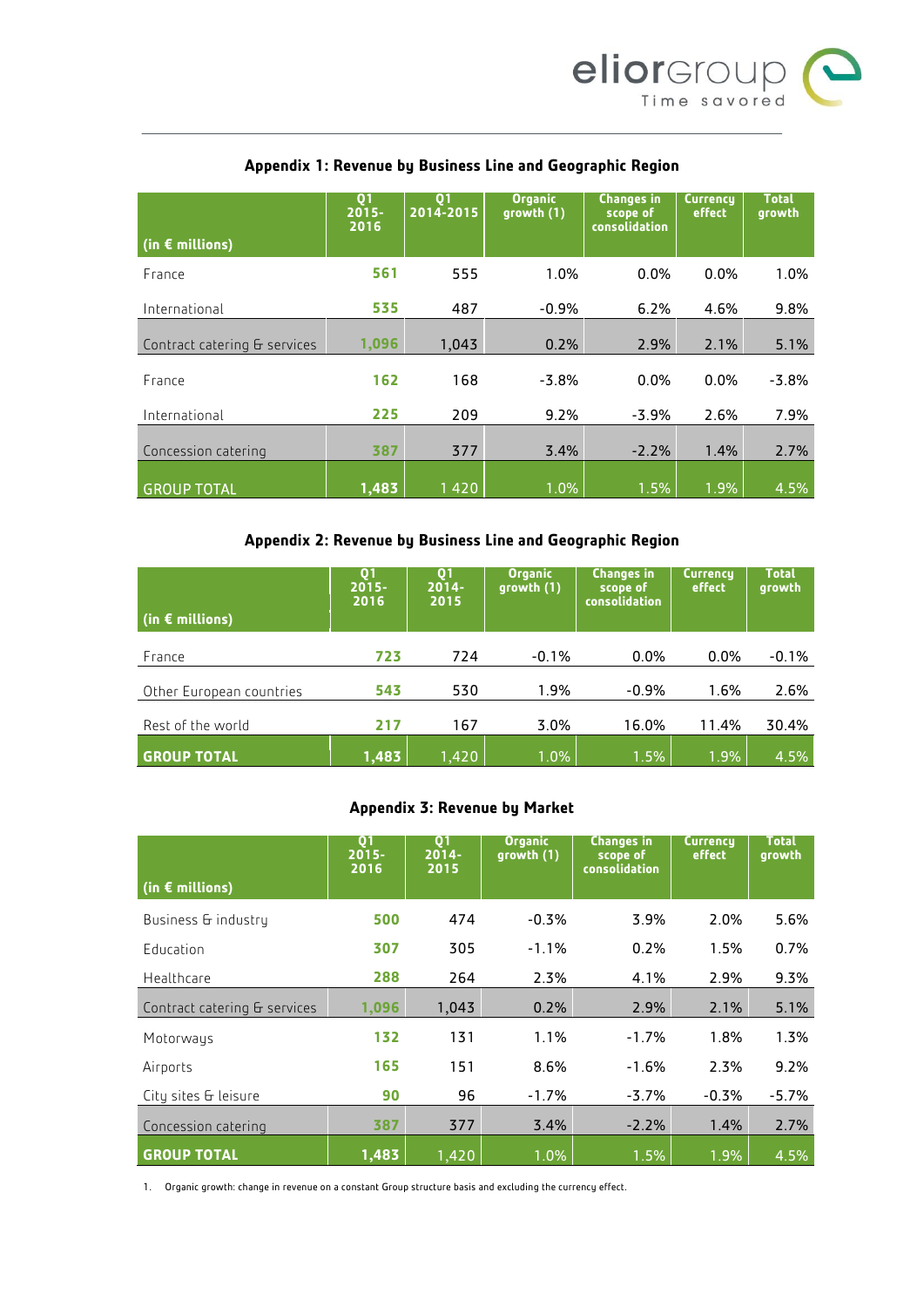

# **Appendix 4: EBITDA by Business Line and Geographic Region**

| (En millions d'euros)        | Q <sub>1</sub><br>2015-2016 | Q <sub>1</sub><br>2014-2015 | Y-o-y change<br>$(\epsilon m)$ | Y-o-y change<br>$(\%)$ |
|------------------------------|-----------------------------|-----------------------------|--------------------------------|------------------------|
| France                       | 50                          | 49                          |                                | 2.2%                   |
| International                | 40                          | 37                          |                                | 6.6%                   |
| Contract catering & services | 90                          | 86                          | 4                              | 4.1%                   |
| France                       | 11                          | 14                          | (3)                            | $-22.6%$               |
| International                | 15                          | 8                           | 7                              | 83.5%                  |
| Concession catering          | 26                          | 22                          | 4                              | 15.8%                  |
| Corporate                    | (2)                         | (2)                         | 0                              | ns                     |
| <b>GROUP TOTAL</b>           | 114                         | 106                         |                                | 6.9%                   |

# **Appendix 5: EBITA by Business Line and Geographic Region**

| $($ in € millions)           | Q <sub>1</sub><br>2015-2016 | Q <sub>1</sub><br>2014-2015 | Y-o-y change<br>$(\epsilon m)$ | Y-o-y change<br>(%) |
|------------------------------|-----------------------------|-----------------------------|--------------------------------|---------------------|
| France                       | 41                          | 39                          | 2                              | 4.1%                |
| International                | 31                          | 28                          |                                | 8.6%                |
| Contract catering & services | 71                          | 67                          | 4                              | 6.0%                |
| France                       | 2                           | 5                           | (3)                            | $-54.2%$            |
| International                |                             | (2)                         | 6                              | ns                  |
| Concession catering          |                             |                             | 3                              | 114.5%              |
| Corporate                    | (2)                         | (3)                         | 0                              | ns                  |
| <b>GROUP TOTAL</b>           | 75                          | 67                          |                                | 11.0%               |

## **Appendix 6: Simplified Cash Flow Statement**

| (In $\epsilon$ million)               | Q <sub>1</sub><br>2015-2016 | Q <sub>1</sub><br>2014-2015 | y-o-y change<br>$(\epsilon m)$ |
|---------------------------------------|-----------------------------|-----------------------------|--------------------------------|
| EBITDA                                | 114                         | 106                         | 8                              |
| Change in working capital requirement | $-90$                       | $-90$                       |                                |
| Net capex                             | $-40$                       | $-56$                       | 16                             |
| Cash tax                              | $-29$                       | -6                          | $-23$                          |
| Non-recurring cash items              | $-19$                       | $-32$                       | 13                             |
| Free cash flow                        | $-65$                       | $-78$                       |                                |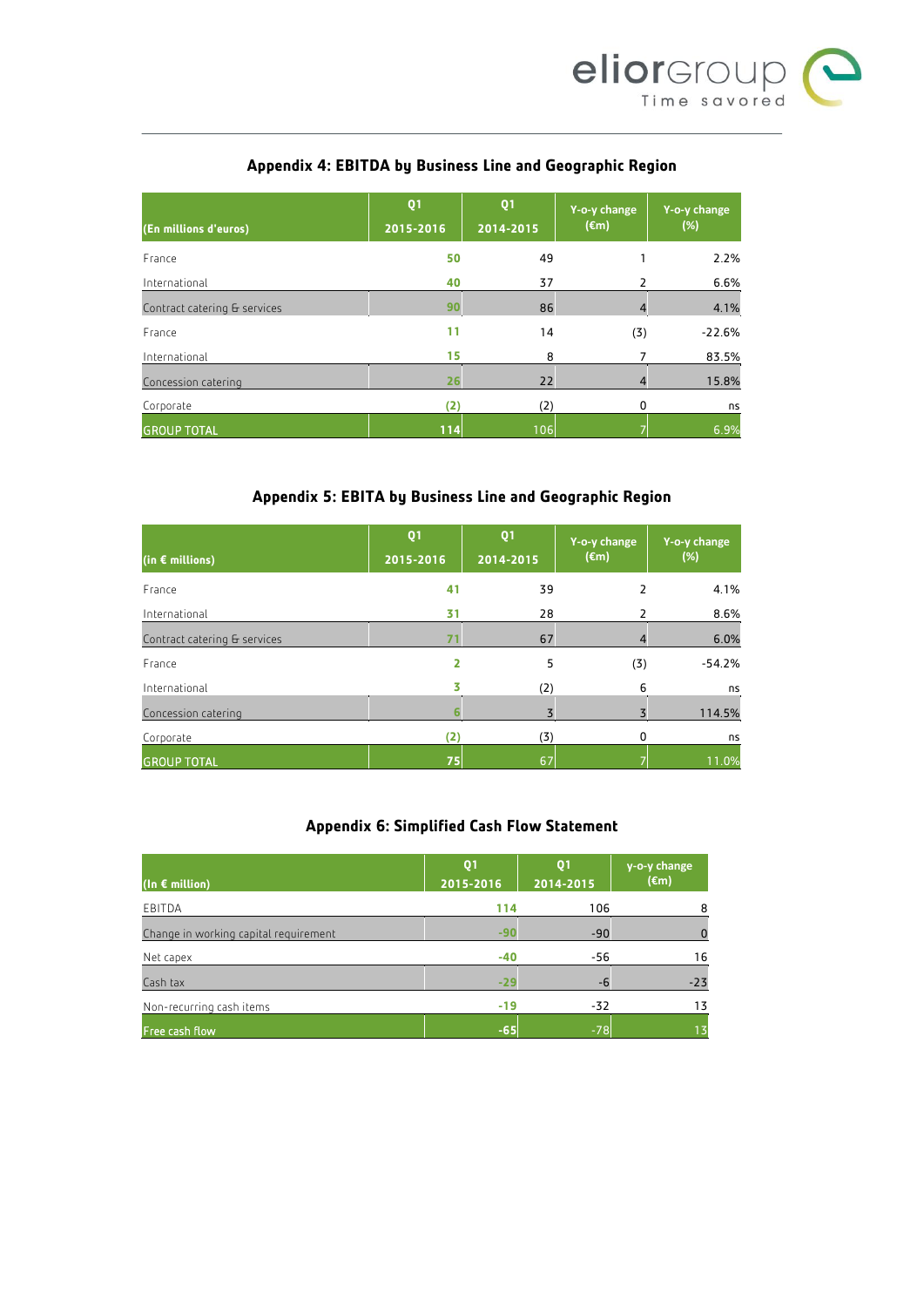

# **Appendix 7: Consolidated Financial Statements**

## **Consolidated Income Statement**

| (in $\epsilon$ millions)                                                           | Q1 2015-<br>2016 | 01 2014-<br>2015 |
|------------------------------------------------------------------------------------|------------------|------------------|
| Revenue                                                                            | 1,483            | 1,420            |
| Purchases of raw materials and consumables                                         | (464)            | (440)            |
| Personnel costs                                                                    | (674)            | (649)            |
| Other operating expenses                                                           | (219)            | (211)            |
| Taxes other than on income                                                         | (13)             | (14)             |
| Depreciation, amortization and provisions for recurring operating items            | (39)             | (39)             |
| Recurring operating profit                                                         | 74               | 67               |
| Share of profit of equity-accounted investees                                      | 0                | $\Omega$         |
| Recurring operating profit including share of profit of equity-accounted investees | 75               | 67               |
| Other income and expenses, net                                                     | (13)             | (2)              |
| Operating profit including share of profit of equity-accounted investees           | 61               | 66               |
| Net financial expense                                                              | (14)             | (32)             |
| Profit before income tax                                                           | 47               | 34               |
| Income tax                                                                         | (19)             | (14)             |
| Profit/(loss) for the period from discontinued operations                          | $\Omega$         |                  |
| Profit for the period                                                              | 28               | 20               |
| Attributable to owners of the parent                                               | 28               | 20               |
| Attributable to non-controlling interests                                          | $\Omega$         | $\Omega$         |
| Earnings per share (in $\xi$ )                                                     | 0.16             | 0.12             |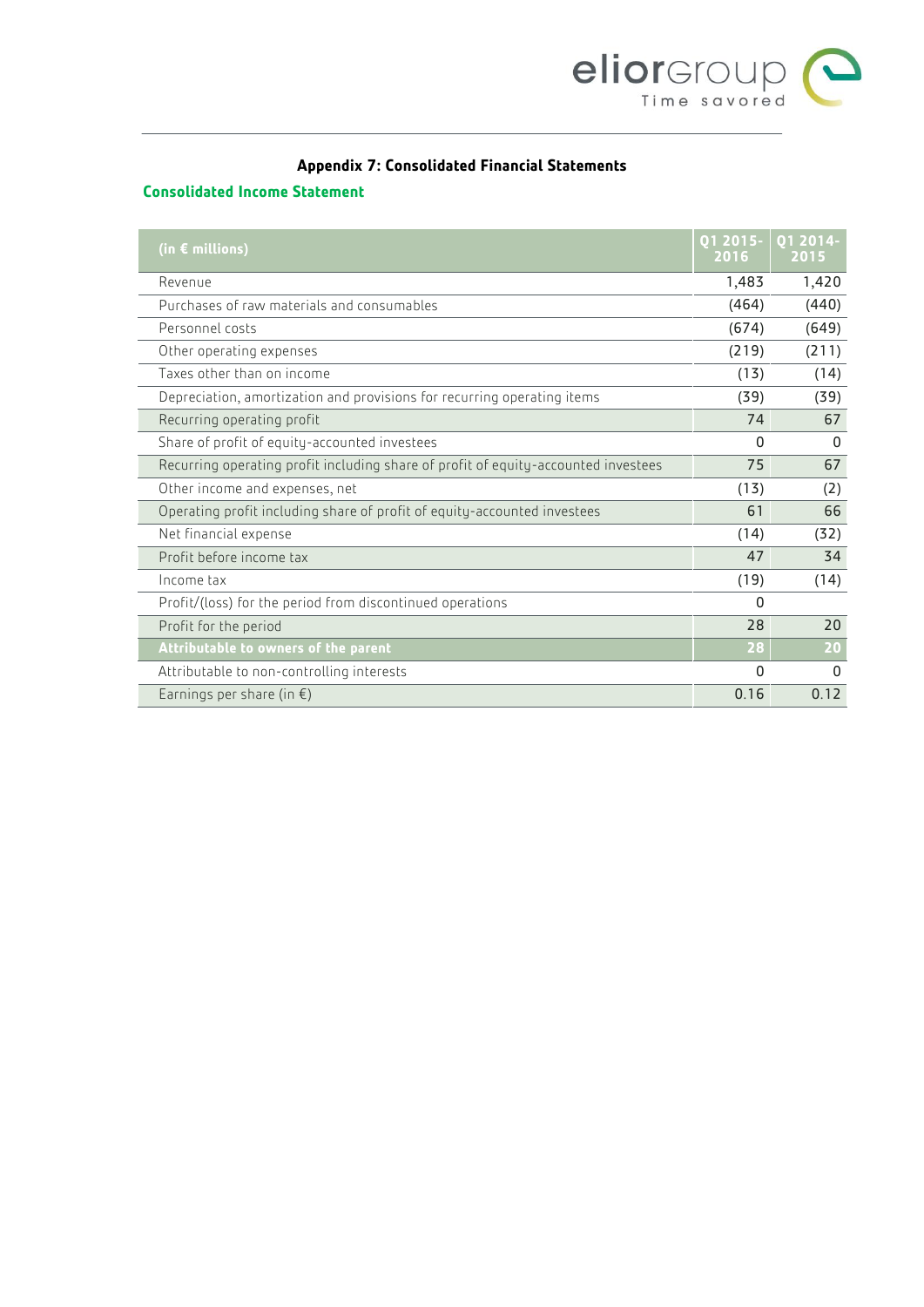

## **Consolidated Balance Sheet – Assets**

| (in $\epsilon$ millions)                       | At Dec. 31,<br>2015 | At Dec. 31,<br>2014 |
|------------------------------------------------|---------------------|---------------------|
| Goodwill                                       | 2,431               | 2,385               |
| Intangible assets                              | 317                 | 272                 |
| Property, plant and equipment                  | 504                 | 500                 |
| Non-current financial assets                   | 38                  | 32                  |
| Equity-accounted investees                     | 3                   | 2                   |
| Fair value of derivative financial instruments |                     |                     |
| Deferred tax assets                            | 217                 | 245                 |
| Total non-current assets                       | 3,510               | 3,437               |
| Inventories                                    | 104                 | 97                  |
| Trade and other receivables                    | 960                 | 973                 |
| Current income tax assets                      | 31                  | 22                  |
| Other current assets                           | 56                  | 51                  |
| Short-term financial receivables               | 9                   | 7                   |
| Cash and cash equivalents                      | 180                 | 154                 |
| Assets classified as held for sale             | 6                   |                     |
| Total current assets                           | 1,346               | 1,303               |
| <b>Total assets</b>                            | 4,856               | 4,740               |

# **Consolidated Balance Sheet – Equity and Liabilities**

| (in $\epsilon$ millions)                                                | At Dec. 31,<br>2015      | At Dec. 31,<br>2014 |
|-------------------------------------------------------------------------|--------------------------|---------------------|
| Share capital                                                           | $\overline{\phantom{0}}$ | $\overline{2}$      |
| Reserves and retained earnings                                          | 1,482                    | 1,298               |
| Non-controlling interests                                               | 39                       | 46                  |
| Total equity                                                            | 1,523                    | 1,346               |
| Long-term debt                                                          | 1,666                    | 1,565               |
| Fair value of derivative financial instruments                          | 8                        | 22                  |
| Non-current liabilities relating to share acquisitions                  | 20                       | 182                 |
| Deferred tax liabilities                                                | 50                       | 49                  |
| Provisions for pension and other post-employment<br>benefit obligations | 105                      | 105                 |
| Other long-term provisions                                              | 23                       | 15                  |
| Total non-current liabilities                                           | 1,872                    | 1,938               |
| Trade and other payables                                                | 655                      | 641                 |
| Due to suppliers of non-current assets                                  | 16                       | 15                  |
| Accrued taxes and payroll costs                                         | 560                      | 550                 |
| Current income tax liabilities                                          | 26                       | 44                  |
| Short-term debt                                                         | 118                      | 99                  |
| Current liabilities relating to share acquisitions                      | 11                       | 10                  |
| Short-term provisions                                                   | 56                       | 77                  |
| Other current liabilities                                               | 17                       | 20                  |
| Liabilities classified as held for sale                                 | $\overline{2}$           |                     |
| Total current liabilities                                               | 1,461                    | 1,456               |
| <b>Total liabilities</b>                                                | 3,333                    | 3,394               |
| <b>Total equity and liabilities</b>                                     | 4,856                    | 4,740               |